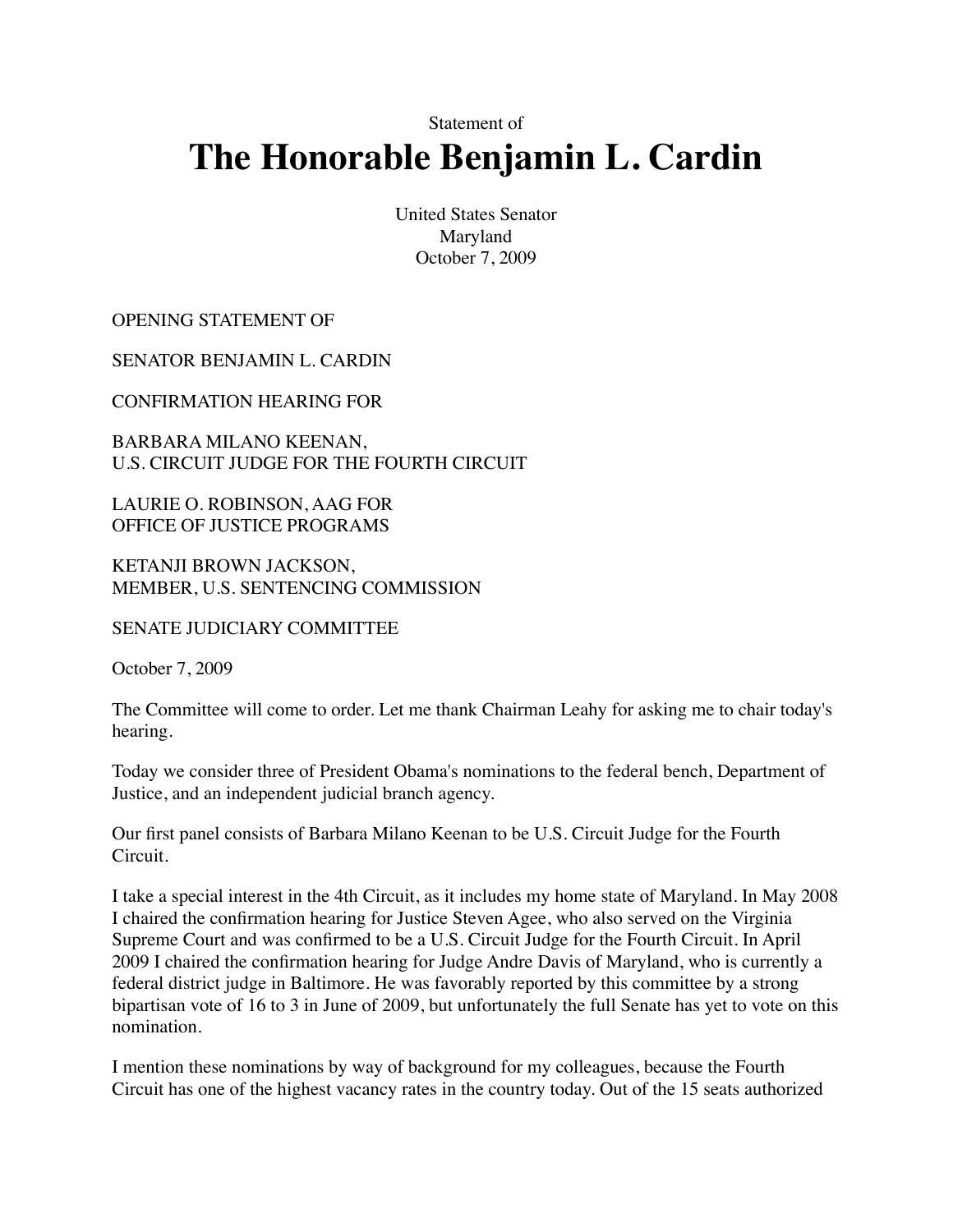by Congress, 5 are vacant, which means that one-third of the court's seats are now vacant. Our Circuit Courts of Appeals are the final word for most of our civil and criminal litigants, as the Supreme Court only accepts a handful of cases. I hope that President Obama and the Senate move quickly to nominate and confirm qualified candidates for these seats. I also look forward to increasing the diversity of the judges of the Fourth Circuit.

As I evaluate judicial candidates, I use several criteria. First, I believe judicial nominees must have an appreciation for the Constitution and the protections it provides to every American. I believe each nominee much embrace a judicial philosophy that reflects mainstream American values, not narrow ideological interests. I believe a judicial nominee must respect the role and responsibilities of each branch of government. I look for a strong commitment and passion for the continued forward progress of civil rights protections.

Justice Keenan comes to this committee with an impressive amount of experience. She has served on each of the four levels of the Virginia State courts: General District Court, Circuit Court, Court of Appeals, and Supreme Court. She was admitted to the State Bar of Virginia in 1974. She first took the bench at the age of 29, and fittingly has served for a judge for the last 29 years. Before serving as a judge, she worked as an attorney in private practice and as a local prosecutor.

Justice Keenan has presiding over an impressive amount of cases. She presided over several thousand cases of to judgment as a judge of the General District Court of Fairfax County, Virginia, which includes misdemeanors and smaller civil cases. As a circuit court judge, she presided over 600 cases that proceeded to verdict or judgment, and handled a wide range of criminal and civil cases, including both jury trials and bench trials. Finally, Justice Kennan now serves on the Virginia Supreme Court, a position she has held since 1991. I understand that under Virginia law, Supreme Court Justices serve 12 year-terms, and then must seek reappointment by the state General Assembly. Justice Keenan was unanimously reappointed by the General Assembly.

If confirmed, Justice Keenan would be the first woman from Virginia to serve on the Fourth Circuit. I understand that Judge Keenan has already been breaking down barriers in Virginia, when she became the first female general district court judge, the first female circuit court judge, the first female judge on the Virginia Court of Appeals, and the only second female justice on the Virginia Supreme Court.

Justice Keenan earned her B.A. from Cornell University, her J.D. from the George Washington University Law School, and her L.L.M. from the University Of Virginia School Of Law.

She received a unanimous rating of "well qualified" by the American Bar Association's Standing Committee on the Federal Judiciary, which is their highest rating. I look forward to her introduction by Senators Webb and Warner.

Our second nominee today is Laurie O. Robinson, to be the Assistant Attorney General for the Office of Justice Programs.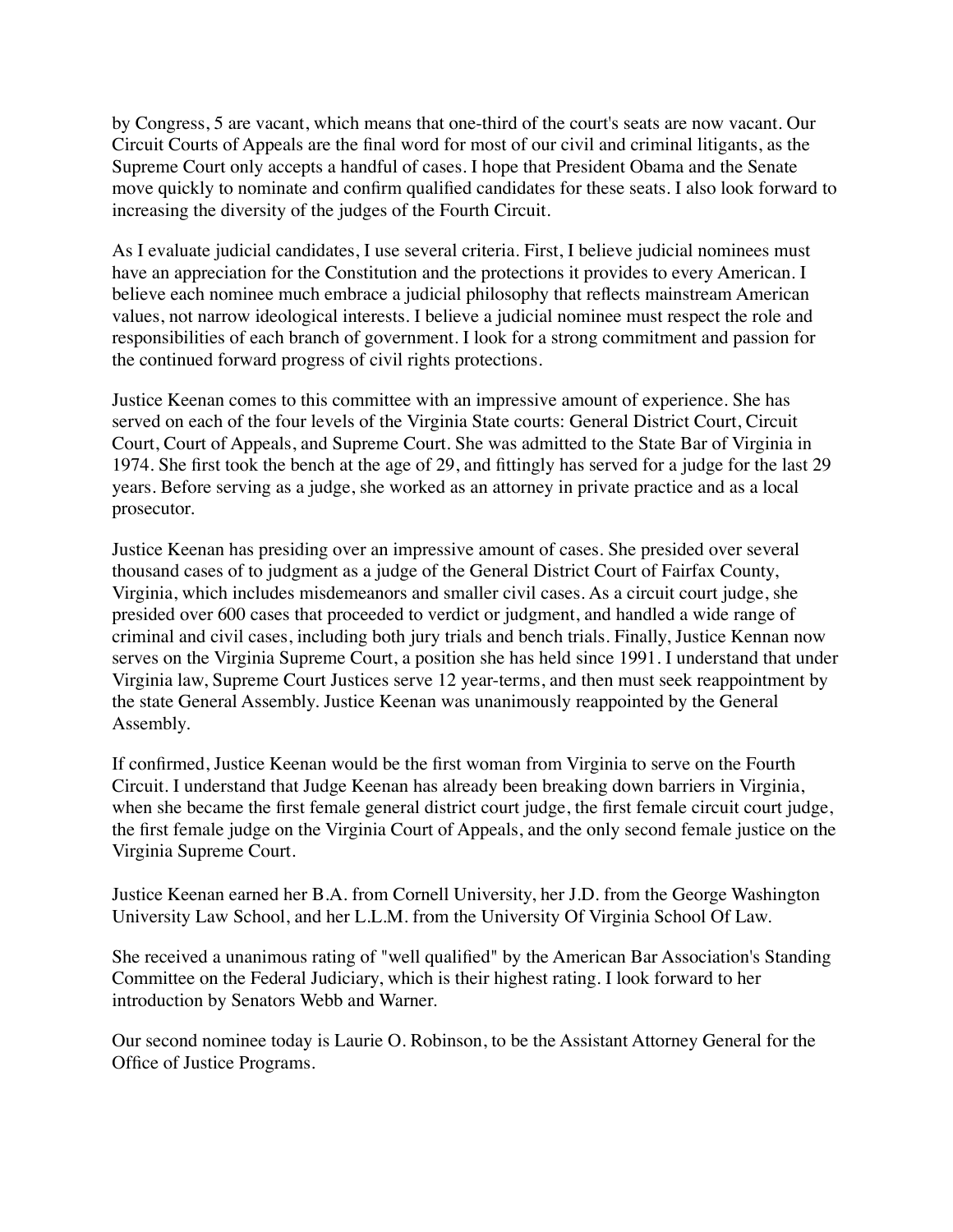By way of background, let me agree with Chairman Leahy that this Committee should move quickly to continue restoring the morale and integrity of the Department. I must say that I am disappointed by the pace of our confirmation for many of Attorney General Holder's deputies. Less than half of the current Assistant Attorneys General have been confirmed, leaving major policy-making functions in the DOJ vacant, such as tax, environment, and legal advice and policy. The Senate should vote on these nominees without further delay.

The Office of Justice Programs (OJP) provides leadership to federal, state, local, and tribal justice systems, by disseminating knowledge and best practices across America, and providing grants for the implementation of these crime fighting strategies. OJP does not directly carry out law enforcement and justice activities. Instead, OJP works in partnership with the justice community to identify the most pressing crime-related challenges confronting the justice system and to provide information, training, coordination, and innovative strategies and approaches for addressing these challenges.

OJP has multiple offices under its umbrella including: Bureau of Justice Assistance, Bureau of Justice Statistics, Office of Civil Rights, Office of Victims of Crime, National Institute of Justice, and Office of Juvenile Justice and Delinquency Prevention.

Ms. Robinson, if confirmed, would return to her previous position in government. From 1993 to 200, she served as Assistant Attorney General at the Office of Justice Programs. Ms. Robinson oversaw the largest increase in federal spending on criminal justice research in the nation's history. Under her leadership, the annual appropriations for the Office of Justice Programs grew substantially - from \$800 million in 1993 to over \$4 billion in 2000. During this time, she also spearheaded a number of initiatives in areas ranging from comprehensive community-based crime control to combating violence against women, law enforcement technology, drug abuse and corrections.

Since 2004, Ms. Robinson has been the director of the Master of Science Program in the University of Pennsylvania's Department of Criminology. And since 2001, she also has served as a Distinguished Senior Scholar in the University's Jerry Lee Center of Criminology, and as Executive Director of its Forum on Crime & Justice. Prior to joining the Department of Justice in 1993, Ms. Robinson was the director of the American Bar Association's Section of Criminal Justice for 14 years, where she founded the ABA's Juvenile Justice Center and had responsibility for policy development, work with Congress, and development of special projects in such areas as crime victims, prisons, police procedures, and computer crime.

Ms. Robinson served on a number of national boards relating to the justice system, including the Board of Trustees of the Vera Institute of Justice (which she chairs), the Board of Directors of the Police Foundation, and the Advisory Board for the George Mason University Administration of Justice Program. She has published numerous articles in criminal justice and legal periodicals, and has spoken at hundreds of criminal justice-related conferences and forums. She is a magna cum laude graduate of Brown University and a member of Phi Beta Kappa.

I am also pleased Letters of support for Ms. Robinson including: the US Conference of Mayors, National League of Cities, National Association of Counties, and the International Association of Chiefs of Police. These letters and others relating to this nomination will be made part of the record.

The third and final nominee today is Ketanji Brown Jackson. Ms. Jackson has been nominated to be a member of the U.S. Sentencing Commission. The Commission is an independent agency in the judicial branch of government. Its purpose is to establish sentencing policies and practices for the federal courts, including criminal sentencing guidelines, to advise and assist Congress and